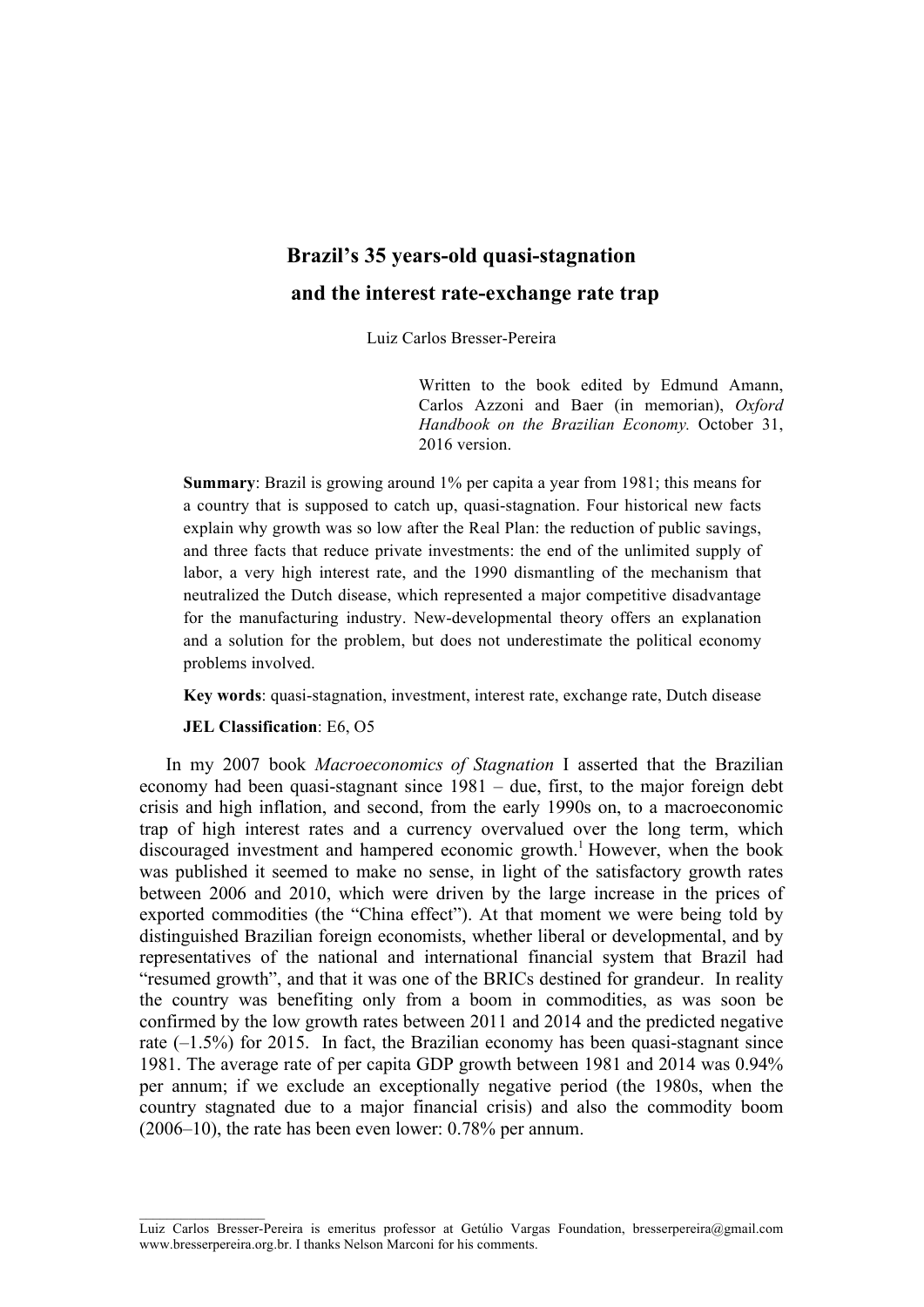What is the reason for these low growth rates, which for a developing country represent quasi-stagnation? How can an economy that between 1931 and 1980 grew at a per capita rate of 4.0% per year have grown so slowly since 1981? The reason for stagnation in the 1980s is well known: it was the foreign debt crisis, which resulted from the misguided policy of growth with foreign savings adopted by the Geisel government (1974–79) and from the high and inertial inflation this crisis unleashed.2 But after the 1994 Real Plan controlled inflation, why did the Brazilian economy continue to grow so slowly? Why did the investment and savings rate continue to be so low? To answer these questions we need *historical new facts* that are significant. Four simple and decisive new facts meet these conditions: (*a*) the fall of public savings with the debt crisis, (*b*) the exhaustion of an unlimited supply of labor due to a fall in fertility rates, (*c*) the 1990 trade liberalization that dismantled the mechanism that neutralized the Dutch disease, and (*d*) the extremely high rates of interest since the Real Plan. These four historical facts reduced both public and private investment and pushed the Brazilian economy into long-term quasi-stagnation.

There is today certain uneasiness among Brazil's economic and political elites, who are beginning to realize that they have failed. I've always been optimist, but today I have no great hopes for the Brazilian economy. What I see are low growth rates, very far from assuring the catching up; a state that does not have an investment capability; an exchange rate that is appreciating over the long term and depreciating only in financial crises; and the basic interest rate as well as the banks' spreads remaining at very high levels. Why are the elites unable to solve these problems? Why don't they frame a development project, which should start by overcoming the macroeconomic trap of high interest rates and an overvalued currency? Essentially for two fundamental reasons: because the elites, along with the people, have lost the *idea of nation* – which makes them accept uncritically the recommendations and pressures emanating from the rich countries – and because the society as a whole is dominated by a high preference for *immediate consumption*. More specifically, I see politicians, businessmen, economists and economic journalists, whether liberal or developmental, whether left or right, refusing to lower the basic interest rate "because it is required to control inflation", and refusing to depreciate the exchange rate because this will cause, in the short term, a temporary reduction in revenues and an increase in inflation. Besides, they have proved unable to increase the state's investment capacity – whether because those on the right see public savings and investments as unnecessary, if not dangerous, or because those on both the left and the right prefer to increase social expenditures that produce electoral dividends.

My pessimism regarding the Brazilian economy springs from three disappointments. The first disappointment was with the first government after the 1985 transition to democracy. The collapse of the Cruzado Plan in 1987 was an economic and political disaster of great magnitude, which demonstrated that the opposition that fought the military regime lacked a project to promote growth and development. Instead, we had *vulgar Keynesianism*, characterized by fiscal and exchange rate populism, which ignored the fiscal crisis of the state. The second disappointment was with the Fernando Henrique Cardoso administration (1995– 2002). After the Brady Plan (1990) resolved the financial crisis of the 1980s, and the Real Plan (1994) controlled high inflation brilliantly, we Brazilians expected that the economy would start to grow fast; but, instead, what we saw was government economists subscribing to the *liberal orthodoxy* that prescribed absurdly high basic interest rates, an expansive fiscal policy and a highly overvalued exchange rate. The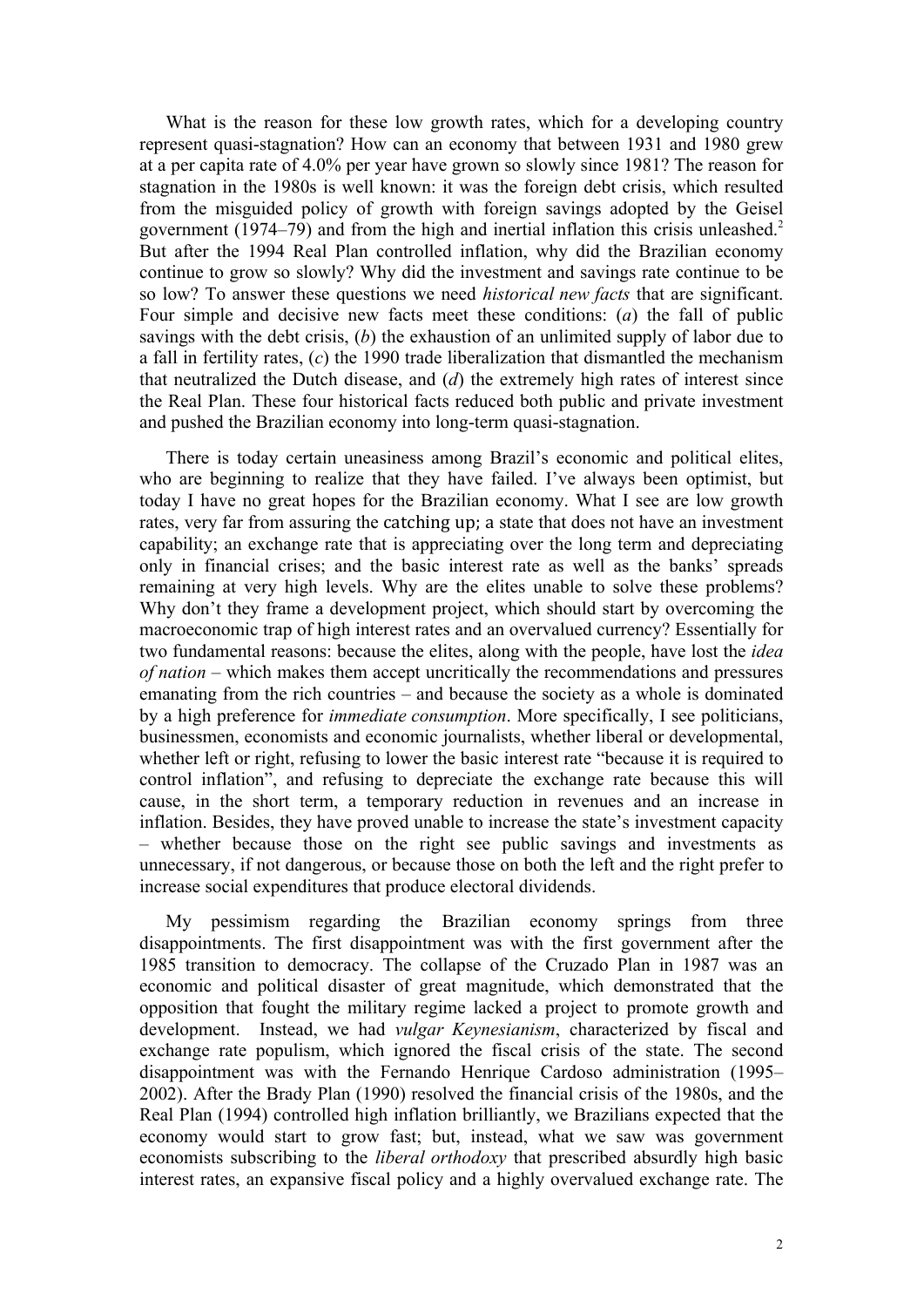outcome of this exchange rate and fiscal populism was a major financial crisis at the turn of 1999, while growth rates were mediocre.<sup>3</sup>

The third disappointment was with the government of the Partido dos Trabalhadores (PT), a social-democratic and developmental political party that has been in office since January 2003. By rejecting neoliberal policymaking it created an opportunity for economic development, but this didn't materialize. The PT government defined itself as "social developmental"; it was relatively successful with its social commitment, but not with its developmental ambition. It failed to lead the country into resumed growth, and was unable to form a developmental class coalition associating the industrial bourgeoisie with workers and the public bureaucracy. Its great merit was to secure social inclusion, which occurred due to the substantial increase in the minimum wage and the expansion of cash transfers to the poor, allowing a significant portion of the population access to mass consumption. But the long-term overvaluation of the exchange rate was not resolved; on the contrary, it was *aggravated*. The Lula administration inherited a highly depreciated exchange rate from the previous government (which was a blessing), but let it appreciate hugely during its eight years in office. In today's prices (June 2015), from 31 December 2002 to 31 December 2010 the exchange rate appreciated from R\$ 6.00 per dollar (a rate that expressed the financial crisis of the time) to R\$ 2.00 per dollar! In consequence, manufacturing industry stopped exporting. In Lula's administration there were five years of satisfactory growth driven by the rise in the price of commodity exports (a typical commodity boom), which, combined with much-needed distribution policies, expanded the domestic market. This involved a trade-off for manufacturing industry: it lost foreign markets due to the appreciation of the real, but gained a stronger domestic market. This was hailed as an achievement by the developmental defenders of the wage-led strategy. But this kind of strategy only works when the country is closed to imports; it is in an import-substitution case. Since the Brazilian economy is an open economy, supposed to be competitively integrated in global markets, the trade-off had a brief history. Soon importers of manufactured goods got themselves organized (which takes on average three years), and imported goods flooded the domestic market; as a result the Brazilian manufacturing industry lost the domestic market, which accelerated the deindustrialization process.

When Dilma Rousseff assumed the presidency in January 2013, with the exchange rate at R\$ 2.20 per dollar (in December 2015 prices), she faced an impossible task. Given that the industrial or competitive exchange rate should, at that time, have been around R\$ 3.50 per dollar,<sup>4</sup> the real needed to depreciate in real terms by  $60\%$ ! Rousseff had no power to bring that about. She was able to achieve only 20% depreciation in the first two years of her administration, while the Central Bank lowered the interest rate substantially. But manufacturing business enterprises didn't start investing because, given the foreign competition and the overvalued national currency, their expected rate of profit remained very low, if not negative. The low rates of growth surprised the government, and the president made a decision of last resort that amounted to a major mistake: she adopted a costly "industrial policy" involving a substantial reduction of specific taxes originally for specific industries but eventually for a large number of them.<sup>5</sup> Again, industrial business enterprises didn't resume investing, because an industrial policy is no substitute for a competitive exchange rate and a reasonable interest rate. The country remained caged in the high interest–overvalued currency trap; manufacturing business enterprises continued without net (of interest) expected profits. Besides, the governing party became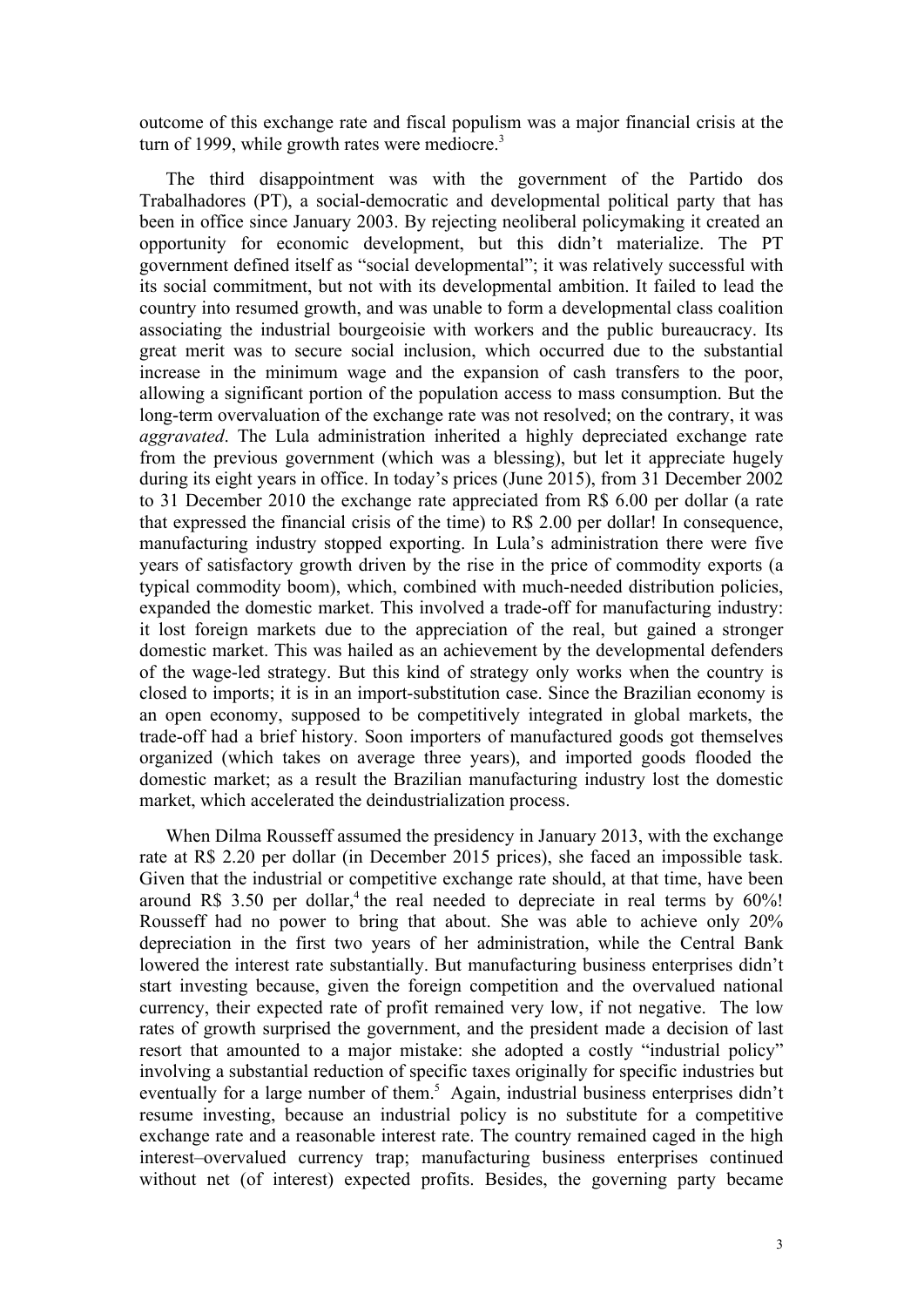involved in a major corruption scandal – the Mensalão. Thus, the industrial entrepreneurs, who since 2003 had been called on by Lula and Dilma to form a developmental class coalition with the workers, gave up and opened the way for the liberal hegemony of the rentier capitalists, including the traditional middle class and financiers who manage the rentiers' wealth.

Despite the opposition of the economic elites, Dilma Rousseff was reelected at the end of 2014 with the support of the poor and of the Northeast. However, when she took office in January 2015, the economy was entering a recession, while inflation had risen to 8% a year, the primary surplus had deteriorated from 2% of GDP positive in 2013 to 0.6% negative in 2014, and the current account deficit reached 4.6% of GDP.<sup>6</sup> The recession was triggered by the fall in the international prices of the two major commodity exports (soybeans and iron ore) which happened in the second semester of 2014 and, principally, by a Minskyan financial crises caused by the fall of profits and the high indebtedness of the manufacturing industry after years of a highly overvalued exchange rate. <sup>7</sup> Besides, a second and major scandal, now involving Petrobras, broke at the end of 2014. In consequence, on assuming office for the second time, in January 2015, President Dilma faced an acute economic and political crisis – a generalized loss of confidence – which was immediately aggravated because the liberal economists in charge from January 2015 didn't evaluate how deep was the crisis, assumed that it was just a fiscal problem, and engaged in a major fiscal adjustment while the economy faced recession. There was, indeed, a fiscal crisis, because between 2013 and 2014 the Dilma administration got involved into a major and generalized system of tax exemptions to compensate the overvaluation of the currency. The strategy failed, but, combined with major fall of GDP (3.8% in 2015 and around 3.5% in 2016), it led to a great fall in the state revenues and a large primary deficit. In consequence of the crisis and of her political inability, the president was impeached in April 2016, and the new, radically liberal administration, failed, as his predecessor had failed, to realize which was the real origin of the quasistagnation that the country is facing from the Real Plan (the theme of this paper), and defined the fiscal problem as being "the cause" of the recession, when it was essentially its consequence.

### **Four new facts**

Let me now set aside the short-term adjustment problem faced by the Brazilian economy, and discuss long-term questions. What are the new historical facts that keep the Brazilian economy growing so poorly – that is, quasi-stagnant? Why do financial advisors, whose forecasts are consolidated in the Focus Report of Central Bank, expect GDP growth up to 2018 to achieve a maximum of 2% per year? Of the four explanations that are most often proposed – insufficient household savings, a low level of basic education, lack of strong institutions, and lack of investment in infrastructure – only the last is useful. These problems are of long standing; they are always being confronted and never satisfactorily resolved, but they haven't prevented the country from growing strongly in the past. To explain the quasi-stagnation, I propose four new historical facts: (*a*) the reduction of public savings and, therefore, the fall in the state's capacity to invest in infrastructure since 1980; (*b*) the end of the unlimited supply of labor; (c) a very high (though decreasing) interest rate level since the Real Plan; and, last but the more important cause, (d) a large competitive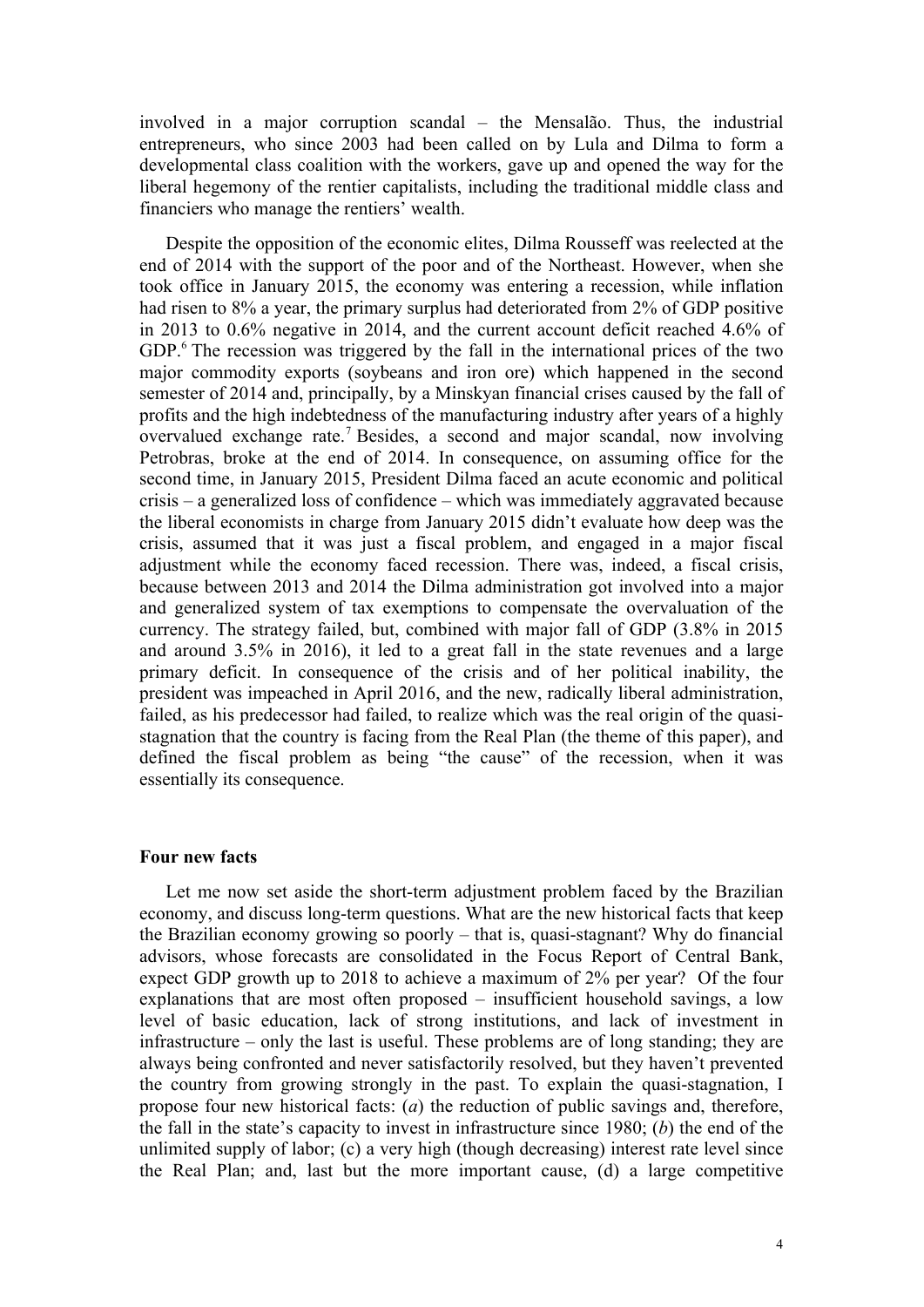disadvantage that Brazilian manufacturing business enterprises have faced since the trade opening in 1990 that involved the dismantling of the mechanism that neutralized the Dutch disease. These four facts caused the fall in both public and private investment, and explain the fall in the historical per capita growth rate to a quarter of the rate before 1980.

|       | <b>Public savings</b> | Investment |
|-------|-----------------------|------------|
| 1970s | 3.9                   | 21.4       |
| 1980s | $-1.5$                | 22.1       |
| 1990s | $-0.8$                | 18.2       |
| 2000s | $-2.8$                | 17.1       |

#### **Table 1: Public savings and total investment (Average of the decades since the 1970s, as % of GDP)**

First, public savings. As shown in Table 1, public savings reached high levels in the 1970s (an average of 3.9% of GDP), but plummeted in the 1980s and has remained negative since then; in the 2000s they were negative by 2.8% of GDP. The origin of this fall in public savings lies in two misguided policies pursued by the Geisel government in the second half of the 1970s: the use of the prices of the stateowned enterprises to control inflation, and the decision to grow with current account deficits which would be financed by "foreign savings". As for the first, the profits of the state-owned enterprises were used from the start of the military regime in 1964 to finance government investment in infrastructure. <sup>8</sup> Using their prices to control inflation was a serious mistake, similar to the use of the exchange rate as an anchor to control inflation. This decision reduced the profits of the state-owned enterprises, and public savings fell. Second, the first OPEC oil shock in 1973 led all rich countries into recession. On assuming office in the following year, President Geisel declared that Brazil would nevertheless continue to grow in accordance with his Second National Development Plan. How? By using foreign savings, becoming indebted in foreign currency. A self-defeating policy. With the second oil shock, in 1979, the United States dramatically raised interest rates, and the countries indebted in foreign currency, including Brazil, broke up. The state was constrained to bail out business enterprises that were highly indebted in foreign currency, which represented a second blow to the fiscal health of the country, besides the loss of revenues derived from the state-owned enterprises. As a consequence of these two mistakes, public savings turned negative and the state's capacity to invest declined. From this moment on, the country faced serious difficulties in financing the required infrastructure projects.

Public savings recovered somewhat in the 1990s, but in the 2000s they deteriorated further, for several reasons: first, the Brazilian government, captive to neoliberal thinking in the 1990s, privatized monopolistic state-owned enterprises, whose profits financed investment; second, since the 1985 transition to democracy governments had given priority to social spending to the detriment of investment in infrastructure; and third, the engineering capacity that a developmental state must have to develop infrastructure projects was seriously damaged by the many years of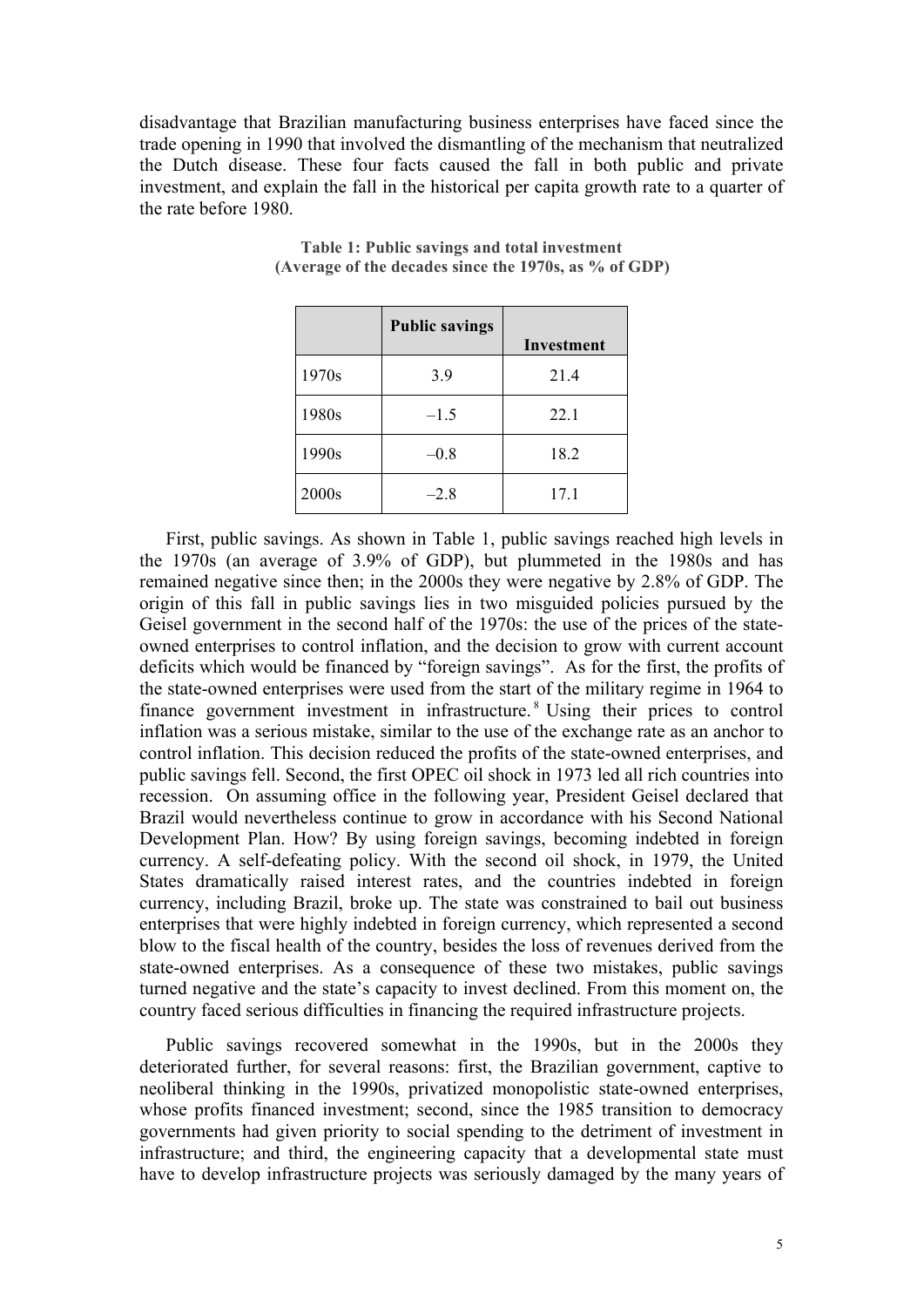low public investment. Considering the high economic inequality, I understand the priority that was given to the social state over the developmental state, but this policy change went too far. The tax burden increased from 22% of GDP in 1985 to 36% in 2014, but, of this 14 percentage-point increase in the tax burden, around 11 percentage points were applied in the social area: education, health care, social security, social assistance, and culture, and the rest, to finance the high interest rates that the Treasury pays to rentiers. Social spending is a fair and highly efficient way of increasing indirect wages. In fact, this increase in social spending was a result of a momentous political agreement – the 1977 Democratic Popular Pact – that besides calling for democracy was committed to reducing social inequality. The fact, however, is that public investment lost the priority that it had had in the 1970s, and this is one reason for the subsequently lower investment and growth rates.

The second new fact that had a negative impact on investment and growth was demographic: it was the exhaustion of the "unlimited supply of labor" that exists in developing countries. According to the classical model of Arthur Lewis (1954), it depressed wages but kept them sufficiently high to allow for the transfer of labor from agriculture to the manufacturing sector, which could pay low wages, while the productivity of the country increased. As the business enterprises that benefited from low wages applied the resulting profits to investment and technical progress, economic growth was accelerated. This simple model explains some of the industrialization in developing countries, including Brazil. But fertility rates fell strongly in Brazil after the 1980s, resulting in a strong decrease in the labor supply in the 2000s (when the country reached the "Lewis' point"). This was the main cause of the sharp rise in formal employment that began at that moment, and is one of the reasons why wages began to increase faster than productivity in several industries.

The third new fact that explains Brazil's long-term quasi-stagnation is the increase in real interest rates, which were very low if not negative in the 1970s, but became extremely high from the Real Plan on. It is true that the level of interest rates has been falling throughout the period since 1994, but it is still very high. In June 2015, when this paper was written, it was 6% a year in real terms. What is the explanation for this? "Because high interest rates are required to control inflation", is the usual response. Indeed, when inflation is rising, an increase in the interest rate is the first thing that should be done. But monetary policy does not need to go up and down around a 5% real rate of interest, as it does today; it may very well be practiced having as mid point a 1–2% real rate of interest. The high rates of interest in Brazil reflect the political power of rentier capitalists and financiers, who have a *seigniorage* of around 5–6% over GDP. Since the collapse of the Plano Cruzado (1987), rentier capitalists and financiers have become very powerful in Brazil and their influence only increases in so far as great numbers of industrialists sell their business enterprises to multinationals and become rentiers. When, in 2011, the Central Bank substantially lowered the basic interest rate, President Dilma Rousseff gained the support of manufacturing industry. But the political power of industrialists has long been waning in Brazil, due not only to the process of deindustrialization but also to the process of denationalization: since the 1990s the number of manufacturing business enterprises sold to multinationals has only increased.

The fourth new historical fact explaining Brazil's quasi-stagnation is the *dismantling* of the mechanism that neutralizes the Dutch disease. This occurred in 1990, within the framework of the trade liberalization then realized. This was a major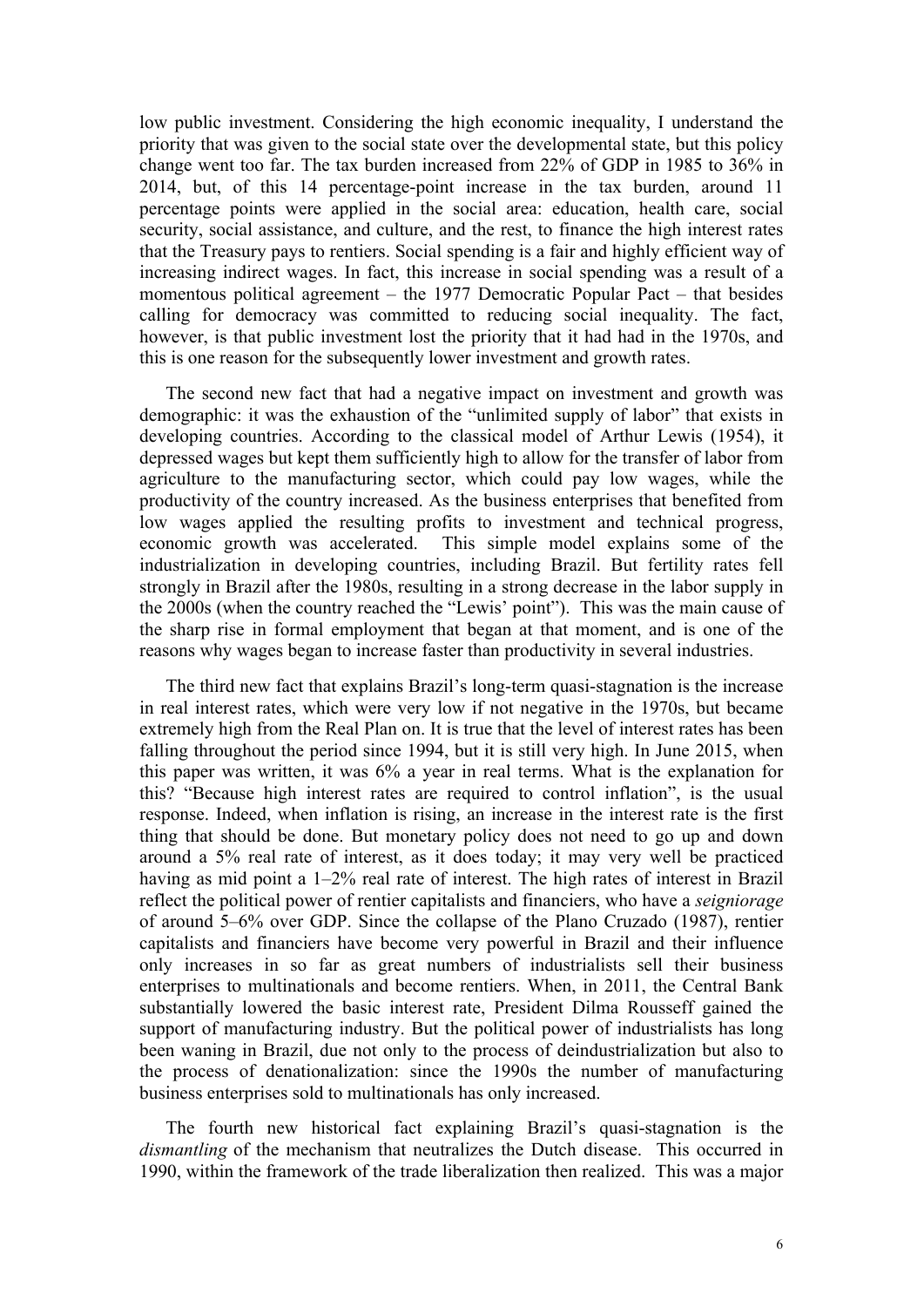mistake. In the 1990s Brazil no longer had a "infant manufacturing industry", and should have opened its economy and become more competitive; but it quite rightly could not ignore the Dutch disease – a competitive disadvantage for the noncommodity tradable goods sector – which is the major cause of the long-term overvaluation of the real. The mechanism that neutralized the Dutch disease was built *into* Brazil's foreign trade system. In 1990, when the Brazil's average import tariff was reduced from 45% to 12% of GDP and the subsidy to the exports of manufactured goods, also 45% of GDP, was eliminated, the government was not only opening the economy; it was also dismantling the mechanism that neutralized the Dutch disease, without knowing what it was doing; it was creating a major competitive disadvantage for Brazilian manufacturing firms. For sixty years after the 1930s, the developmental economists who managed economic policy neutralized instinctively or intuitively a Dutch disease whose concept they didn't dominate; multiple exchange rate regimes, or high import tariffs combined or not with export subsidies to manufacturing goods did this job; in one stroke, this neutralization, wrongly understood as protectionism, was discarded, giving rise to a major competitive disadvantage to the Brazilian firms.

The Dutch disease can be defined as a permanent appreciation of the exchange rate and, therefore, as a competitive disadvantage caused by the export of commodities using abundant and cheap natural resources; these commodities can be exported profitably at an exchange rate that is significantly more appreciated than the rate necessary to render competitive both existing and potential producers of tradable goods and services that use world state-of-the-art technology. The commodities that generate the Dutch disease set the "current equilibrium" – the value of foreign currency that guarantees the intertemporal equilibrium of the current account – while the value required to render the other competent tradable business enterprises competitive is the "industrial equilibrium". The greater the difference between these two equilibriums, the more severe will the Dutch disease be. In oil-exporting countries like Venezuela or Saudi Arabia, where the cost of production is very low, the disease is very serious, while in countries like Brazil or Argentina the disease is moderate but enough to cause de-industrialization and – more than that – to *prevent* the vast majority of potential industrial projects in Brazil from being realized.

Under the developmental macroeconomics that I have been elaborating during the past 14 years within the framework of New Developmentalism, a tax on exports of these commodities is the only way to neutralize the disease. As this tax increases the cost of production, exporters require a more depreciated exchange rate, and since it is the supply curve (of the commodities, not of manufactured goods) that determines the exchange rate, the curve will shift to the left as the cost plus reasonable profit fall, and the exchange rate duly depreciates. If the tax is equal to the severity of the disease, the current equilibrium will become equal to the industrial equilibrium, and the neutralization is complete. In consequence, all tradable industries that are technically competitive (not only commodities benefiting from Ricardian rents) will be economically competitive.

The takeoff of industrialization in Brazil in the 1930s benefited from the depreciation of the national currency caused by the Great Depression and the longterm fall in coffee prices. From the early 1950s, the Dutch disease was neutralized by a disguised tax on commodity exports, mainly coffee at that time.<sup>9</sup> Originally, this export tax was embedded in multiple exchange rate regimes, involving a more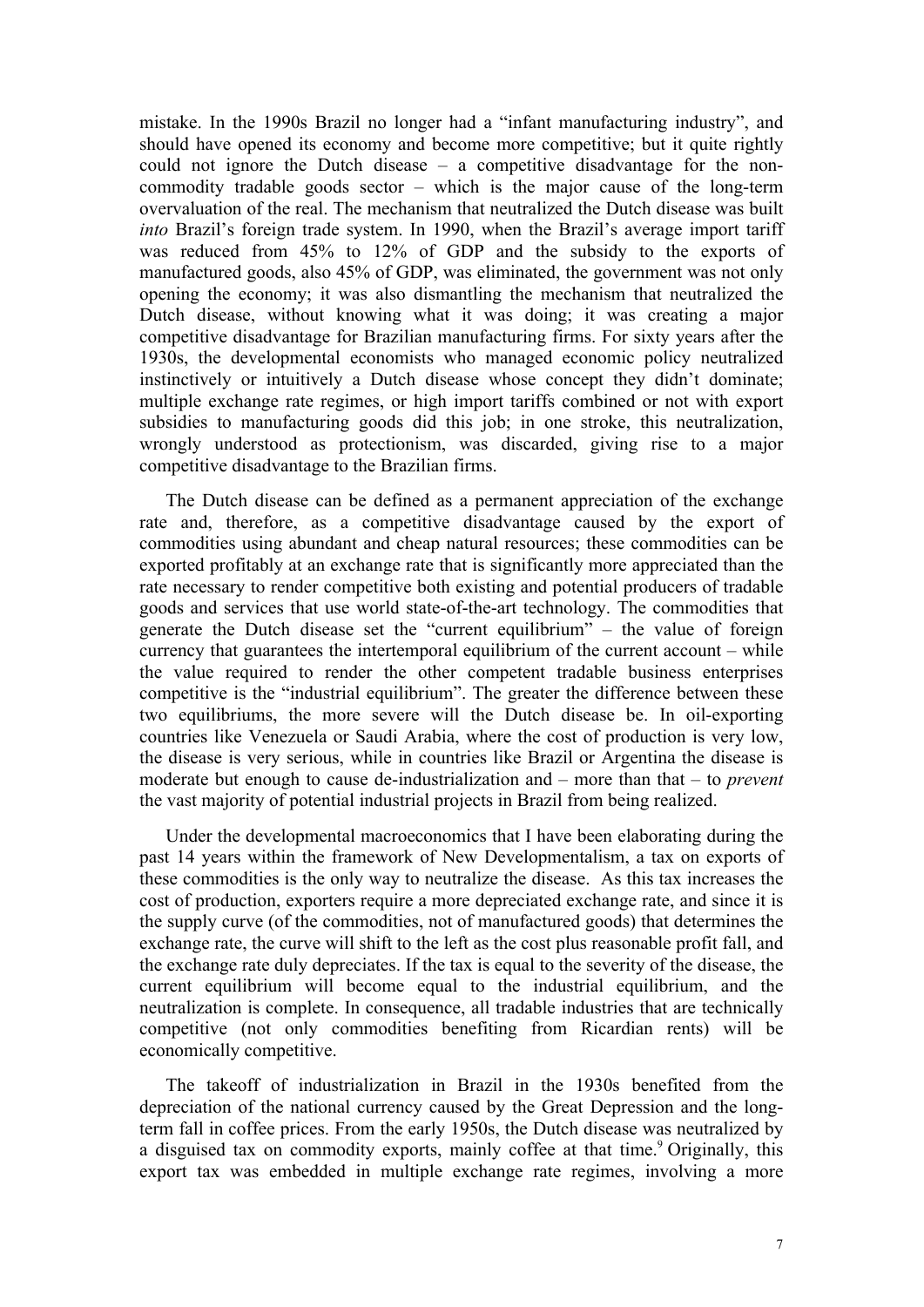appreciated rate for exporters of commodities. What I call the "Delfim Netto model" is the mechanism that, from 1967 to 1990, neutralized the Dutch disease. It was embodied in the aforementioned Brazilian foreign trade system of high import tariffs and substantial subsidies to exports of manufactured goods. The coffee exporters knew that this was a disguised export tax and called it "exchange confiscation", although, eventually, they paid nothing because they recovered their tax payments through the depreciation of the currency. It was a big tax, amounting to 31% of commodity prices – more than is required today to neutralize the Dutch disease. With this mechanism the competent manufacturing business enterprises that Brazil was building became competitive, and exports of manufactured goods soared: they accounted for 6% of total exports in 1965 and for 62% in 1991. Today they represent only 36% of Brazilian exports.

# **The theory**

The last two new historical facts that explain the low investment and growth rates in Brazil since the early 1990s (the high level of interest rates and the nonneutralization of the Dutch disease) may be more clearly understood in light of the developmental macroeconomics that a group of economists have been developing since 2003 within the framework of New Developmentalism. In this paper I use the concepts of this developmental macroeconomics, which is focused on the exchange rate and the current account instead of on the interest rate and the budget deficit.

In short, according to this view, economic development depends on investment, which depends on the expected profit rate and the interest rate; and the expected profit rate, in turn, depends on the exchange rate. The theoretical novelty here is the exchange rate; it is not considered in either Keynesian or neoclassical macroeconomics, because both assume that it is volatile but floats around the equilibrium exchange rate. New Developmentalism drops this assumption and claims that in developing countries the exchange rate tends to be overvalued in the long term in so far as it exhibits the tendency to cyclical and chronic overvaluation. Thus, when business enterprises evaluate their investment opportunities, they take into consideration the ongoing exchange rate, which most of the time is overvalued, and conclude that the investment will not be competitive even if they utilize, or plan to utilize, the best technology available in the world.

The competitiveness of a country depends on the evolution of this equilibrium exchange rate, which, for its part, depends on the comparative index of unit labor costs, that is, the wage rate over the productivity of the country compared with the unit labor cost of a basket of countries. When this index rises, the equilibrium exchange rate goes up and the national currency depreciates so that its business enterprises may remain competitive; when it falls, the exchange rate appreciates with no harm to local business enterprises. Whenever the exchange rate does comply with this expected market behavior, we need not worry about the exchange rate; what we have to worry about is the loss of competitiveness of the country as a whole. This is not true when the exchange rate remains overvalued in the long term. In this case, investment will stop, and the economy will immediately face deindustrialization and low rates of growth if not stagnation. There are four causes for that, one structural cause – a non-neutralized Dutch disease – and three habitual policy causes: the policy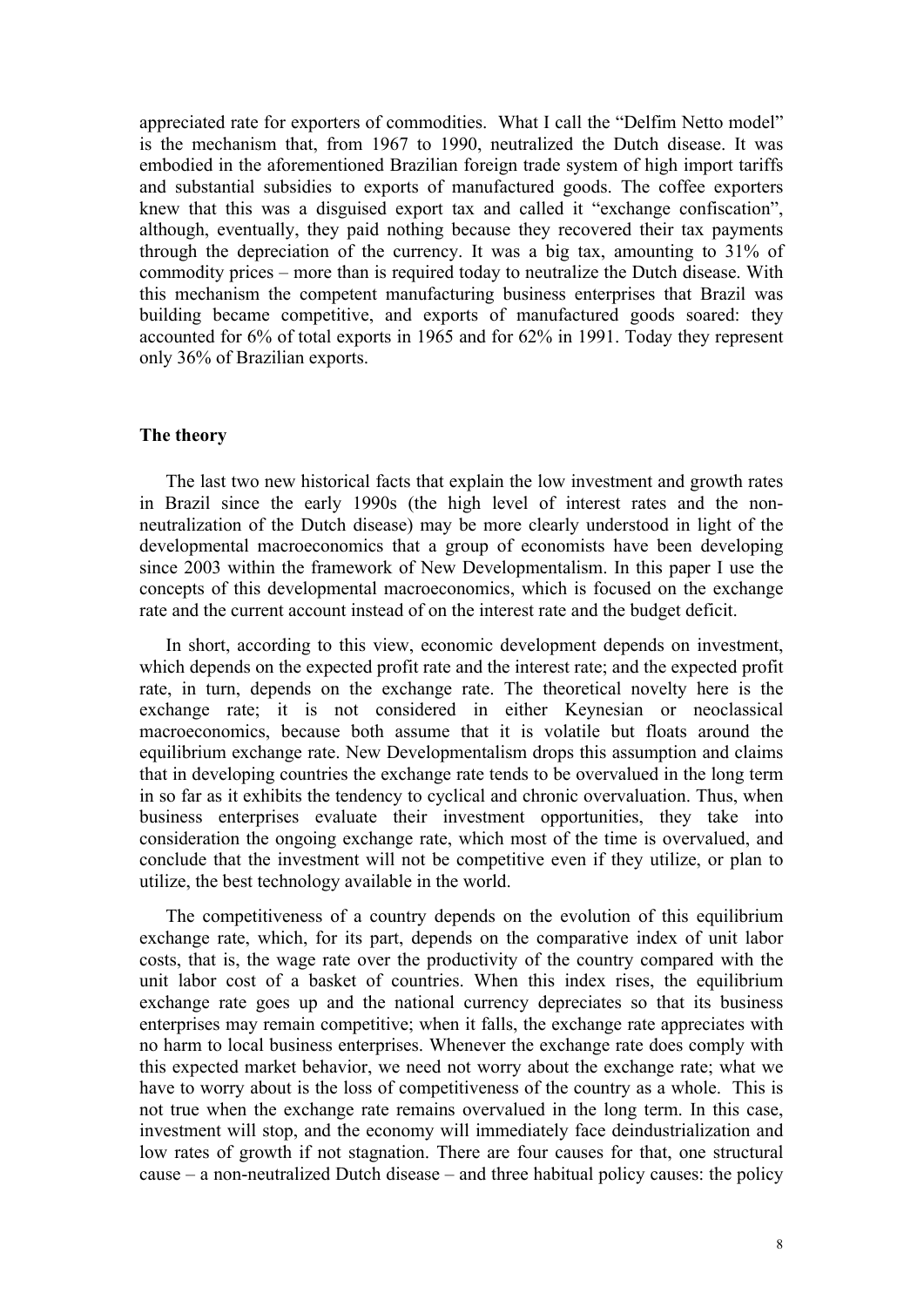of growth with current account deficits or "foreign savings", the use of an exchange rate as an anchor to control inflation, and the central bank conducting its monetary policy around a high level of interest rate. While the Dutch disease pulls the market exchange rate to the current equilibrium, these other three policies widely used in developing countries, except those East Asian countries that count with competent developmental states, explain the current account deficits. These policies, together with expansive and irresponsible fiscal policies, besides causing low investment and growth rates, lead the country into increasing indebtedness in foreign currency and into recurrent balance of payment crises.

The policy of growth with current account deficits ("foreign savings") to be financed by foreign loans or the investment of multinational companies automatically appreciates the exchange rate. Since there is a direct relationship between current account deficits and the exchange rate – the higher the current account deficit, the more appreciated is the exchange rate, and vice versa – this policy appreciates the exchange rate, discourages domestic investment, and involves a high rate of substitution of foreign for domestic savings: foreign investment does not add to, but rather replaces domestic investment – except when the country is growing very fast and there is already a very high expected rate of profit. As for the exchange rate anchor policy, it means maintaining a relatively fixed exchange rate while inflation continues to occur, which causes inflation to fall. This is a perverse way of fighting the symptomatic evil that inflation is, since it does so at the price of distorting the most strategic price that exists in a national economy, namely the exchange rate. And as for the high level of the interest rate, it makes sense only to the rentiers and financiers usually associated with foreign interests.

Large fiscal deficits are an expression of fiscal populism and vulgar Keynesianism, not of liberal orthodoxy; instead, large current account deficits associated with a long-term appreciation of the exchange rate are a manifestation of exchange-rate populism, whether developmental or orthodox.<sup>10</sup> These two forms of economic populism have always been present in Brazil since the transition to democracy. Exchange-rate populism was present in the Fernando Henrique Cardoso administration; it was even more intense in the Lula administration; and it recurred in the last two years of the Dilma administration. Fiscal populism was absent from 1999 to 2013, but returned in 2014.

Today (October 2015), in December 2015 prices, the industrial or competitive exchange rate is around R\$ 3.20 per dollar, which probably coincides with the current equilibrium, but today (October 2016) is already quite below the industrial or competitive equilibrium, which is around R\$ 3,80 per dollar.<sup>11</sup> In the high of the financial crisis, in September 2015, the exchange rate peaked at R\$ 4,25 per dollar, but soon, confirming the tendency to the cyclical and chronic overvaluations of the exchange rate, it start re-appreciating and today is around R\$ 3.25 per dollar. The cause of the depreciation were the two causes of the 2015-16 major recession referred in the introduction: the fall in the commodity prices exported by Brazil in the second semester of 2014 and the low profit rates and high indebtedness of the noncommodity tradable firms in Brazil due to the long-term overvaluation of the real in the last cycle: the real remained overvalued between mid 2007 and the first semester of 2014, around R\$ 2.60 per dollar, while the industrial equilibrium was going up from R\$ 3,50 to 3.80 per dollar due to the deterioration of the Brazil's unit labor cost in this period in comparison with its main competitors. Considering an average R\$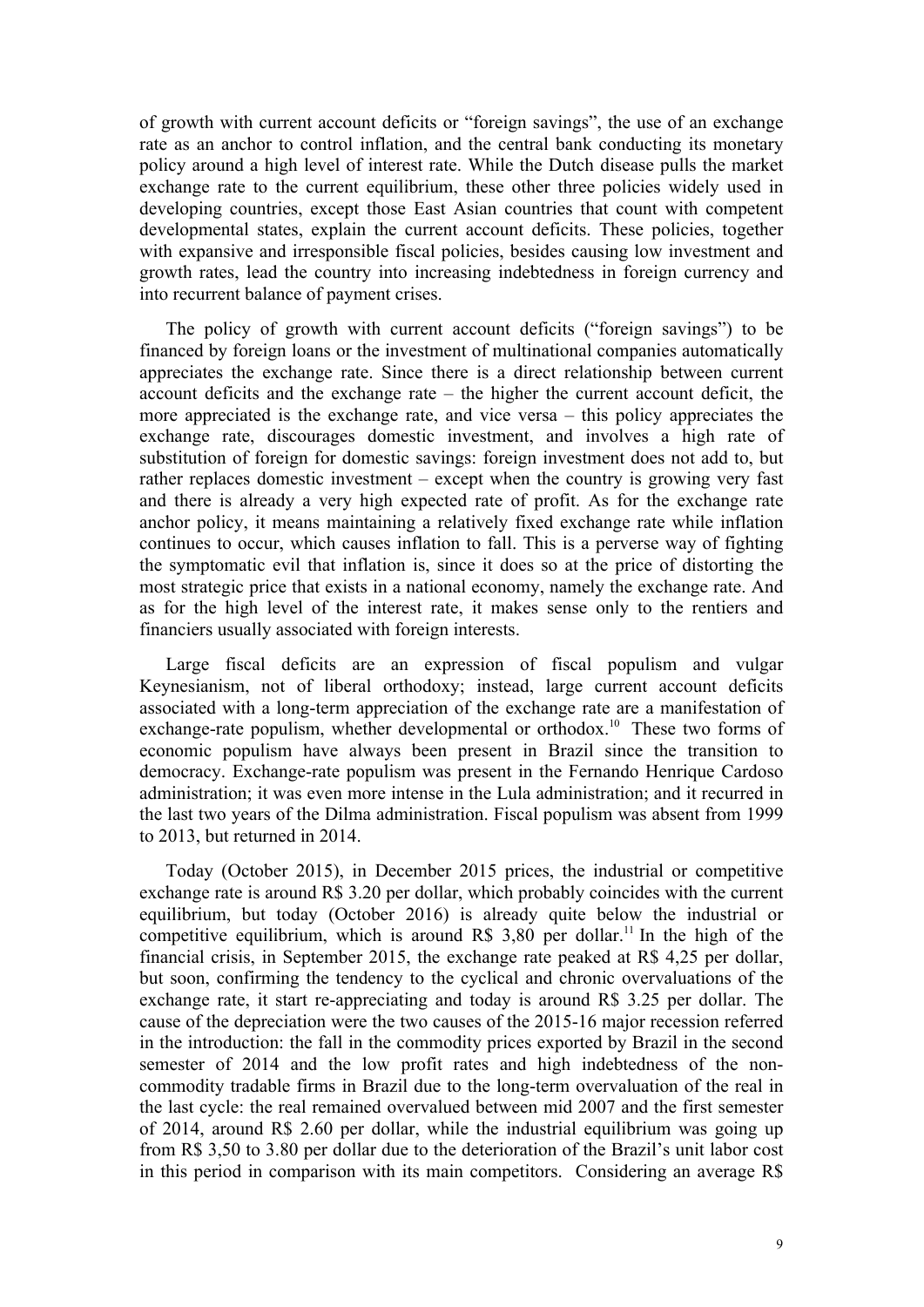3.65 per dollar industrial equilibrium between 2007 and 2014, the average difference, R\$ 0.95 per dollar is consequence not only of the Dutch disease, but also of the effect of three habitual policies that appreciate the exchange rate of developing countries: high interest rates, growth *cum* foreign indebtedness ("savings") policy, and exchange rate anchor policy to control inflation. The depreciation occurred only in the second semester of 2014, but the international market was pressing in this direction before, what explains the decision by the Central Bank to buy back part of the reserves that it had sold (actually, swaps) from August 2013.

# **Solution**

My experience and my research with Nelson Marconi suggest that the average severity of the Dutch disease in Brazil is around 15%, ranging from 8% to 25% as the international price of the country's commodity exports varies. When the price rises, the current equilibrium goes down and the Dutch disease worsens; the reverse happens when commodity prices fall, as they did in the last quarter of 2014. The solution to the problem – the correct way of neutralizing the Dutch disease – is to levy an export tax on the commodities that originate the disease equal to the severity of the disease at each moment according to the variation of the international price of the commodities. This tax will increase the cost of production of the commodities so that the commodity exporters will require a more depreciated exchange rate, equal to the one required by the production of the other tradable goods and services that utilize the best technology available.

The around 15% long-term overvaluation of the exchange rate since 1990 is more than enough to explain the loss of competitiveness of the Brazilian industry and deindustrialization in motion – the de-industrialization that we see (a) in the fall of the share of manufacturing industry in employment, (b) in GDP, and (c) in total exports, and (d) in the increasing trade deficit of the manufacturing industry. Deindustrialization was not greater because the "Brazilian automotive regime" that was initiated in 1995 imposed an import tariff on the auto industry of about 35%. Thus, in relation to this industry, which is key to the Brazilian economy, the government fully neutralized the Dutch disease, but only in relation to the domestic market; the competitive disadvantage remained in the case of exports. The rationale for the adoption of the program was the importance of planning the production chain, but its good results actually reflected the fact that tariffs are a form of exchange rate, and its increase led to the neutralization of the Dutch disease in relation to imports.

To counteract the tendency to cyclical and chronic overvaluation of the exchange rate and to make the exchange rate competitive, the government must neutralize the Dutch disease and radically reject the three habitual and populist policies. Before that Brazilian economists and politicians have to understand what is the Dutch disease and why an export tax proportional to the severity of the disease neutralizes it. This is a serious problem because few economists in Brazil or in other countries know that, as only a few economists knew was inertial inflation between 1980 and 1994 – a knowledge that was essential to the price stabilization that the 1994 Real Plan achieved.

Once overcome the knowledge problem we have to consider the political problem involved. It is politically difficult to neutralize the Dutch disease, not only because the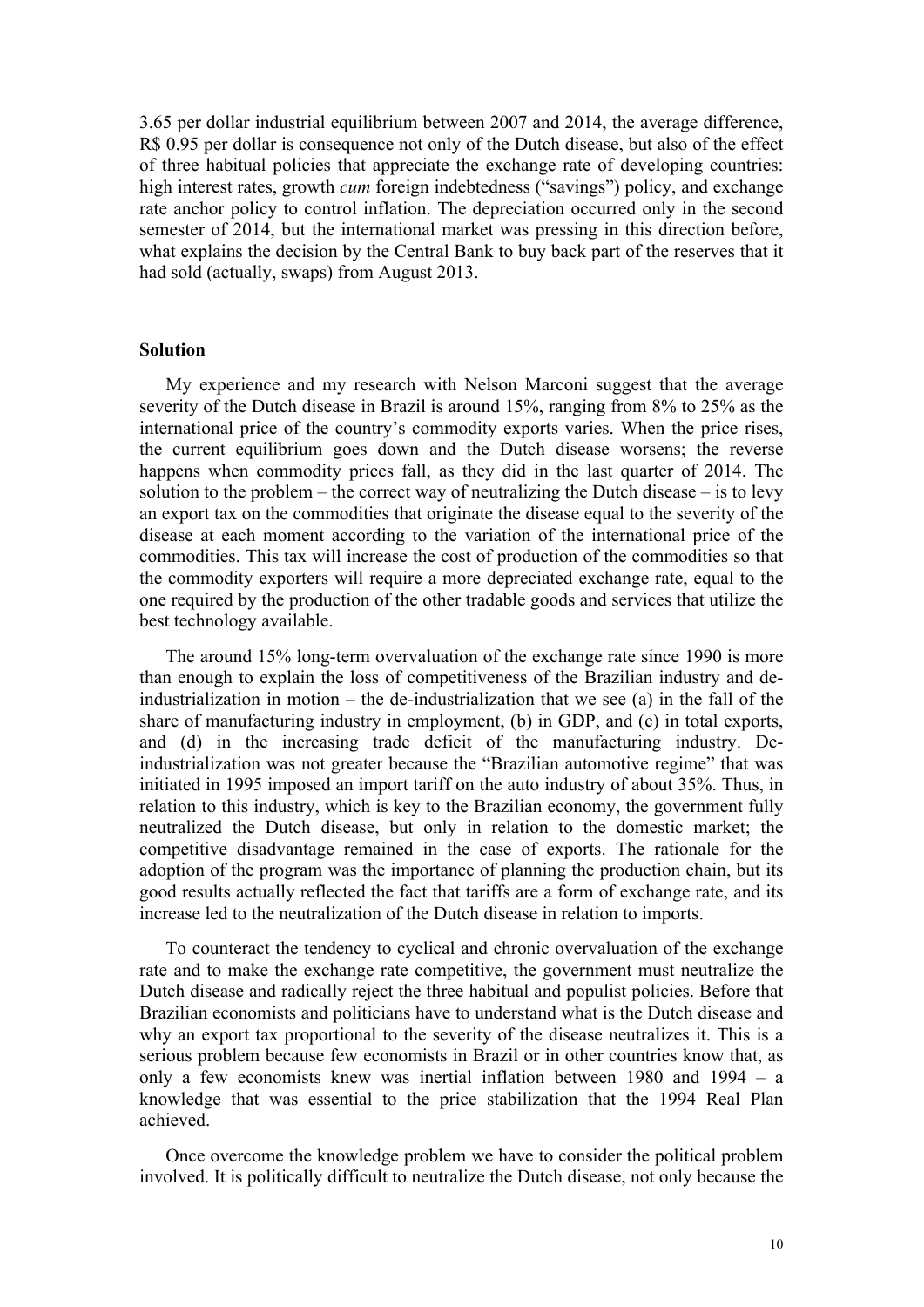once and for all depreciation involved causes a temporary but unpopular fall in all real revenues and a temporary increase in inflation – something that Brazilians are not ready to accept -, but also because the powerful commodity exporters will resist the tax, although their net cost will be zero, because what they pay in taxes they will receive back in depreciation. The first problem was solved by the fall in the commodity prices and the confidence crisis that happened in the second semester of 2014 and caused both recession and a strong depreciation of the real. As to the second difficulty there is a solution for this problem: the law establishing the tax may also include a table defining the relation between its international price and the percentage tax for each commodity. Today, as the fall in the international prices was huge, this percentage would be zero. In this way, the commodity exporters will not depend on the will of the government. If the international price of the commodity falls, the tax is reduced up to zero.

But note that an export tax will not assure the competitiveness of the manufacturing industry if the government decides to adopt one of the habitual policies that appreciate the general currency. This was what happened in Argentina from 2007 on. In the 2001 financial crisis a tax (*retención*) was imposed on commodity exports, which neutralized the Dutch disease and for six years allowed the economy to grow at a very high rate. However, in 2007, given the rise of inflation, the government decided to adopt the exchange-rate anchor policy to control inflation. In consequence, despite the tax, the exchange rate has appreciated, industry has lost competitiveness, and the growth rate has fallen, at the same time as the country has failed to earn a current account surplus. This shows that it is useless to neutralize the Dutch disease with an export tax and then adopt policies that appreciate the national currency.

# **Conclusion**

In this paper I have used the ideas of the new developmentalism and developmental macroeconomics models to explain the quasi-stagnation of the Brazilian economy. In short, after the mechanism that neutralized the Dutch disease was dismantled with the 1990 trade opening, the exchange rate appreciated chronically, varying the overvaluation from 8 to 25%, except in the cyclical moments of financial crisis when it sharply depreciated. In addition to this structural cause, I identified three habitual (and equivocated) policy causes: growth with current account deficits ("foreign savings") policy, an exchange rate anchor policy to control inflation, and a high level of the interest rate both to attract capital and to control inflation. The non-neutralization of the Dutch disease and the three habitual policies have reduced the productivity and the competitiveness of Brazil's manufacturing industry in monetary terms and also in technological terms, because the lack of investment hinders the modernization of machines and equipment. Second, the interest-rate level has remained very high since the Real Plan. Third, from the late 1970s public savings became negative, which substantially decreased the investment capacity of the Brazilian state and so rendered the infrastructure obsolete. Finally, in the 2000s the country reached the "Lewis point" in so far as the unlimited supply of labor ended.

Of these four policies, the first two, which raise interest rates and result in a currency that is overvalued over the long term, are the most important causes of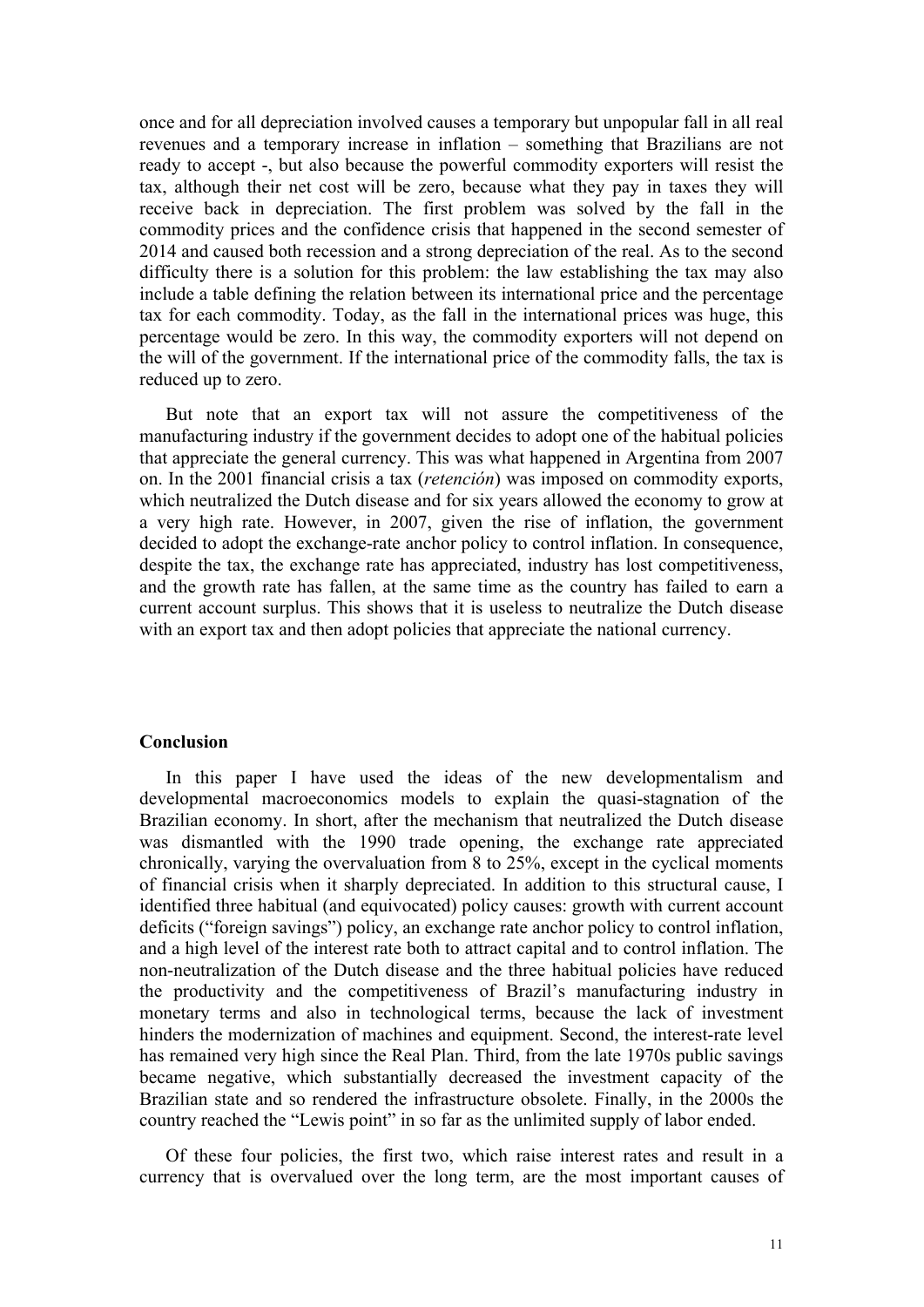Brazil's low investment and growth rates. They represent a serious problem, but neither the liberals nor the developmental economists have conducted a serious debate about this macroeconomic trap. The political economy causes for this are as clear as burdensome. The necessary exchange rate devaluation displeases both groups. The developmental macroeconomics' models on the Dutch disease and on the critique of the growth with foreign savings remain generally unknown. Therefore, instead of discussing how to carry out devaluation, what the economic and political obstacles to doing so are and how to overcome them, they immediately argue that devaluation is either unnecessary, or unfeasible, or both. Independently of whether they are developmental or liberal, they reject the required initial and once-and-for-all devaluation because, so they claim, in the short term it would reduce wages (which it would) and would increase inequality (which it would not, because it would reduce not only wages but all kinds of income). Indeed, the attempt to reduce the extreme inequality in Brazil through the exchange rate makes no sense. The correct way to reduce it is through progressive taxation, a minimum-income policy, low interest rates and an expanded social state. Progressive taxation explains, for example, why Sweden has a much more civilized distribution of income than the United States. The Gini index pre-taxation is almost equal in the two countries, but post-taxation it is very different. While taxation is progressive in Sweden, it is not in the United States.

Liberal economists also reject devaluation, both because it temporarily increases inflation and reduces the real interest rate – which is unacceptable to the rentier capitalists – and because it would create difficulties for companies indebted in dollars and therefore for the creditor banks. Like the developmental economists of the left, right-wing liberals display a holy horror of currency devaluation – which, to the left, implies inaction, and, to the right, implies fiscal austerity, which will achieve an "internal devaluation" as unemployment grows and wages fall while the incomes of rentiers will remain untouched. In so far as they focus only on the difficulties associated with the proposed policy, they have abdicated responsibility for defending the temporary reduction of incomes and the temporary increase in inflation, which a devaluation involves. As a result of the economic elites' *active omission*, society is uninformed about the real causes of the stagnation of the Brazilian economy since the early 1990s. Government is paralyzed, no matter which political party holds office. Economists, businessmen and politicians fail to understand, and seem uninterested in understanding, the fundamental role of the long-term overvaluation exchange rate and the ensuing competitive disadvantage suffered by the non-commodity tradable industries in the growth process and in catching up.

#### **References**

- Bresser-Pereira, Luiz Carlos (2007 [2009]) *Developing Brazil: Overcoming the Failure of the Washington Consensus*, Boulder: Lynne Rienner Publishers, 2009. Original Portuguese edition, 2007.
- Bresser-Pereira, Luiz Carlos, José Luis Oreiro and Nelson Marconi (2014) *Developmental Macroeconomics*. London: Routledge.
- Marconi, Nelson (2012) "The industrial equilibrium exchange rate in Brazil: an estimation", *Brazilian Journal of Political Economy* 32 (4): 656-669.